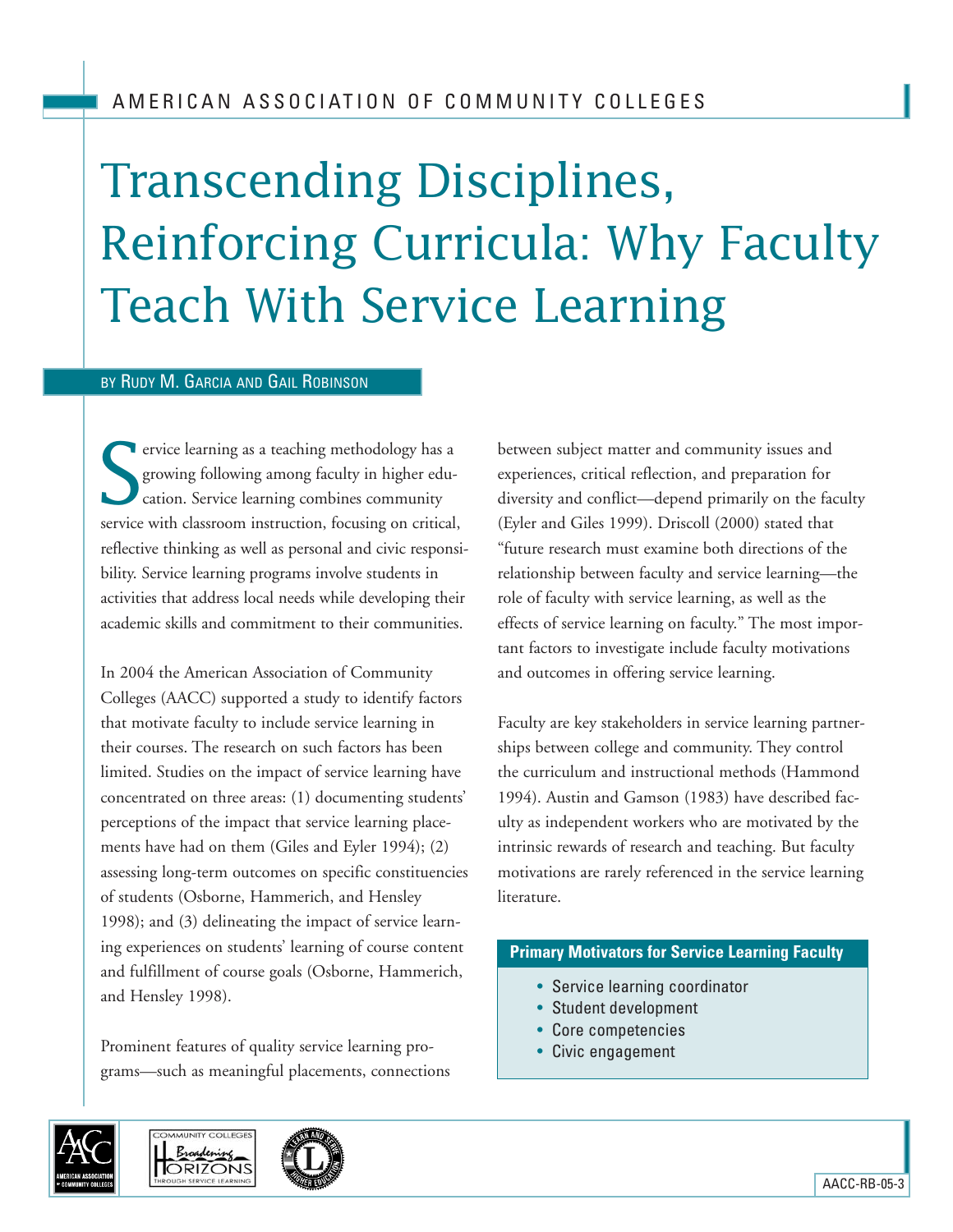Understanding what motivates faculty to include this methodology in their curriculum may provide service learning program coordinators or college administrators with information necessary to increase the participation of faculty. If service learning is to be sustained or institutionalized, faculty's participation must be followed by efforts to support involvement (Bringle and Hatcher 2000). Exploring the motivational factors of faculty enhances the understanding of the academic profession by clarifying the reasons why faculty change their teaching to include service learning in their courses. This study provides data regarding the motivational factors behind faculty who adopt the service learning pedagogy.

## **METHODOLOGY**

Rudy Garcia selected the topic of faculty involvement in service learning for his doctoral dissertation. AACC agreed to help identify colleges to participate in the study and disseminate the results. Garcia developed a survey instrument focused on four primary research questions:

- Who motivates faculty to include service learning in their courses?
- What institutional support factors motivate faculty to include service learning in their courses?
- What student learning outcomes motivate faculty to include service learning in their courses?
- What rewards motivate faculty to include service learning in their courses?

The respondents for this study were service learning faculty from community colleges that have participated in federally funded grant programs managed by AACC and the Community College National Center for Community Engagement (CCNCCE). Both organizations have been involved in national service learning projects since the early 1990s and have provided funding and training for service learning development. After piloting a survey instrument at Albuquerque TVI

Community College, Garcia sent it by mail and e-mail to faculty via the service learning coordinators at 40 community colleges involved in Learn and Serve America initiatives through AACC and CCNCCE. The study surveyed 395 faculty members at the 40 colleges. Two hundred faculty from 20 colleges completed the survey, for a response rate of 51 percent.

# **DEMOGRAPHICS**

The proportion of full- to part-time faculty in the study may be seen as unusual (see table 1), because community colleges traditionally have more part-time faculty than full-time. However, part-time faculty may simply have been less likely to respond to the survey, due to limited time on campus or lack of access to the survey.

Many colleges focus primarily on training full-time faculty in service learning. Training is generally more accessible to faculty who are on campus daily, are more invested in a college's academic programs, and may have funds for professional development. Most of the colleges responding to the survey have had organized service learning initiatives, including faculty training, for five to 10 years.

| TABLE 1<br><b>Respondents' Demographics</b> |     |
|---------------------------------------------|-----|
| <b>Faculty rank</b>                         |     |
| Full-time                                   | 84% |
| Part-time                                   | 16% |
| Longevity at college                        |     |
| $1-5$ years                                 | 29% |
| $6 - 20$ years                              | 51% |
| More than 20 years                          | 20% |
| Gender                                      |     |
| Women                                       | 73% |
| Men                                         | 27% |
| <b>Academic discipline</b>                  |     |
| Career education                            | 22% |
| Developmental education                     | 12% |
| General education                           | 11% |
| Liberal arts                                | 53% |
| Community education                         | 2%  |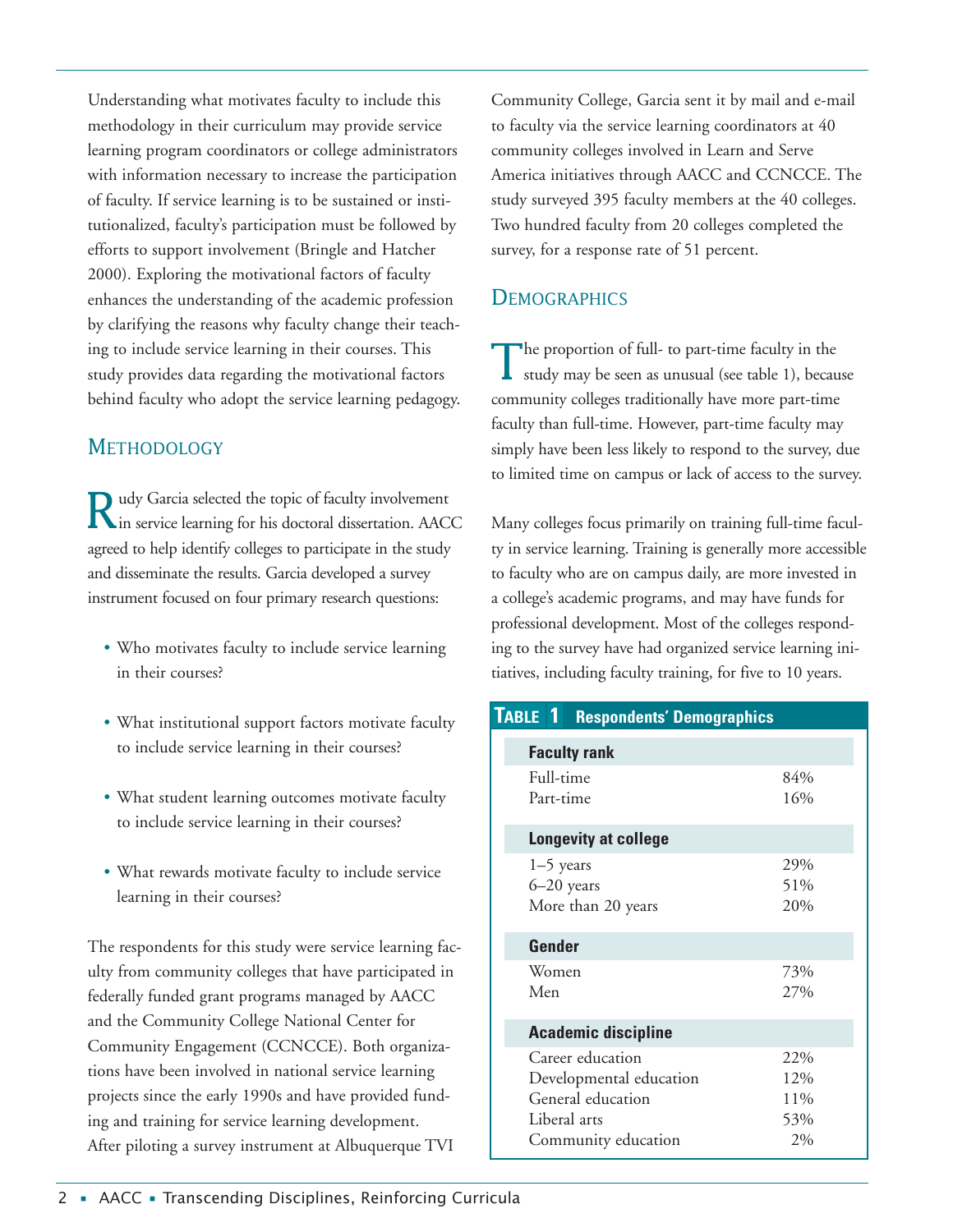The majority of respondents were veteran female faculty who teach full-time. These are important data for a service learning coordinator or administrator to consider regarding faculty recruitment. If veteran faculty are already involved in the pedagogy, then recruitment efforts should be directed toward new faculty members. Instructors who have worked at a college for several years could be good mentors for younger, less experienced service learning faculty.

The colleges surveyed were comprehensive community colleges where service learning has traditionally worked well in the arts and sciences (i.e., liberal arts course work). In this study, faculty involved in service learning hailed from sociology, psychology, communications, English, and other related courses. Nationally, community college faculty use service learning most often in the social sciences, humanities, English, and health (Prentice, Robinson, and McPhee 2003).

The demographic information from the study presents a typical profile of a female faculty member who teaches

full-time in the liberal arts and has been at the college for many years. The following findings may be useful for service learning coordinators and administrators in targeting service learning recruitment and development efforts on their campuses.

## GENERAL FINDINGS

The results of the study provided answers to the four primary research questions listed in the methodology section.

A service learning coordinator or director is the primary individual who motivated faculty to include service learning in their courses (see figure 1). Half of the 20 responding colleges have a service learning office or center staffed by a full- or part-time coordinator or director. When a college commits to a designated office and staff, faculty are more likely to view the coordinator as the primary resource for service learning training and assistance.

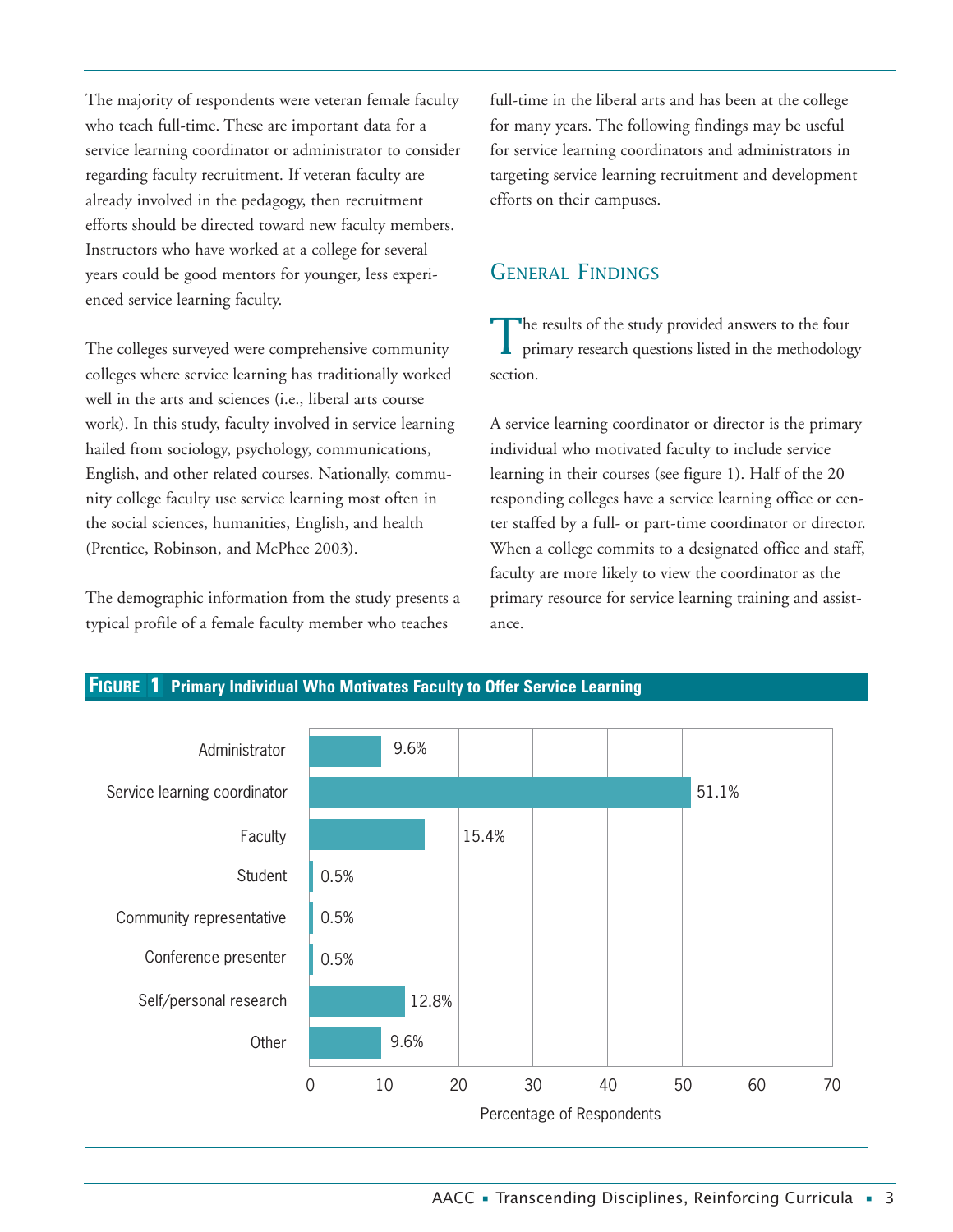

Figure 2 shows that faculty members were not strongly motivated by institutional support mechanisms like release time or recognition, but professional development can be important. Further analysis of the "other" category suggested that faculty were motivated by the benefits service learning provides to students (e.g., learning more about social issues, real-world experiences, and core competencies), as well as benefits to the community (e.g., providing people and resources to meet local needs).

Figure 3 shows that improved learning of core competencies is the primary outcome that motivated faculty to include service learning in their courses. Students' comprehension of social problems and social change were also important.

The primary reward that motivated faculty to include service learning in their courses was the knowledge that it creates civic responsibility opportunities for students (see figure 4). Civic responsibility means active participation in the public life of a community in an informed, committed, and constructive manner, with a focus on the

common good (Gottlieb and Robinson 2002).

In a follow-up item to figure 4, 37 percent of faculty agreed that service learning provides a pathway for students to become involved in the social issues of their communities. Similarly, 28 percent believed that the guided reflection component of service learning provides students with opportunities to understand how they can become involved in their communities.

## **IMPLICATIONS**

Faculty are motivated by many different factors in their teaching. Sometimes money—in the form of stipends or grants—can be a key motivator for faculty to become involved in new techniques or programs. The results of this study indicate that faculty were motivated not by money, but by individual needs (improving students' learning of core competencies and understanding of social problems) as well as by environmental needs (civic responsibility of students). Faculty were motivated by the intrinsic factors that service learning presents.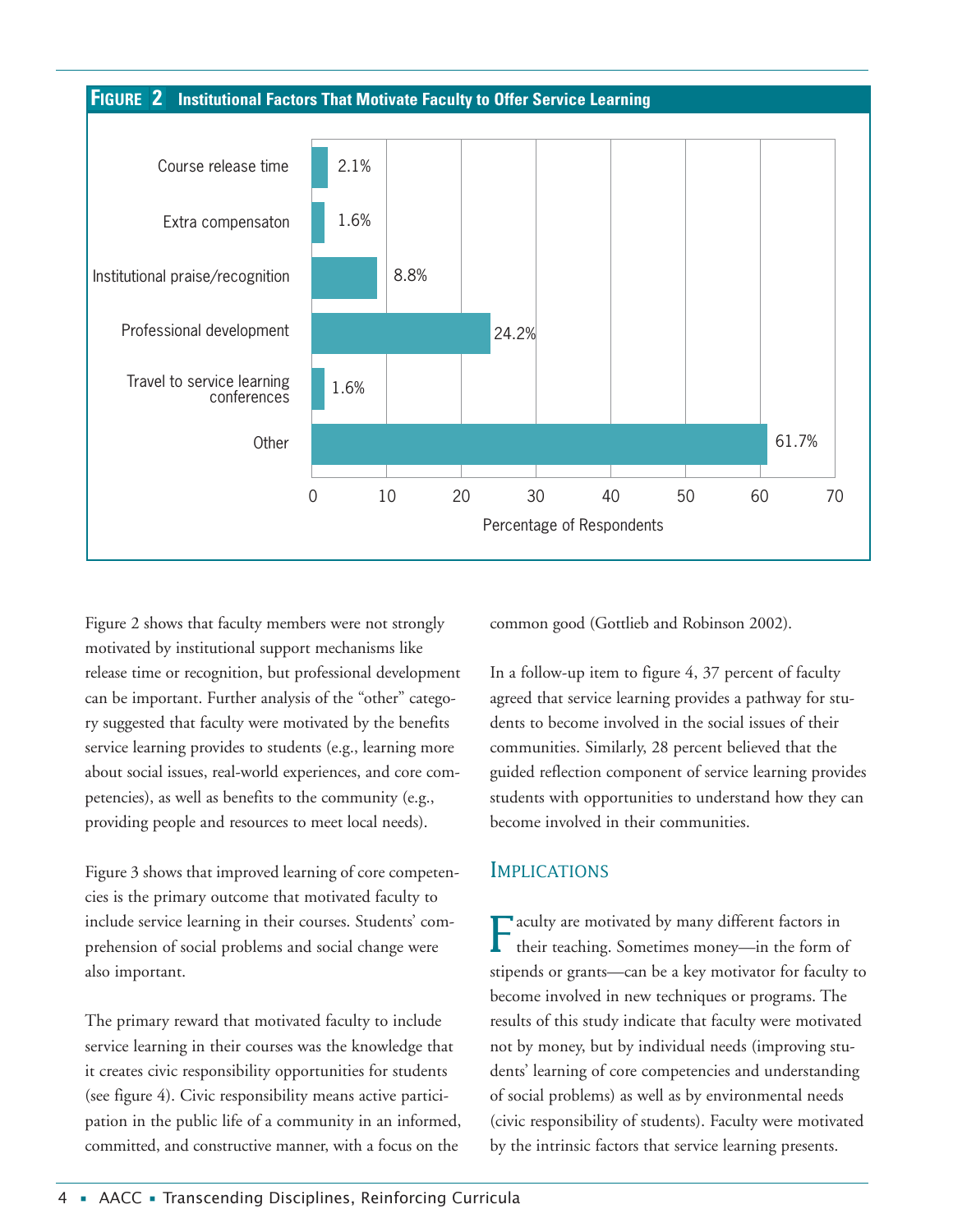

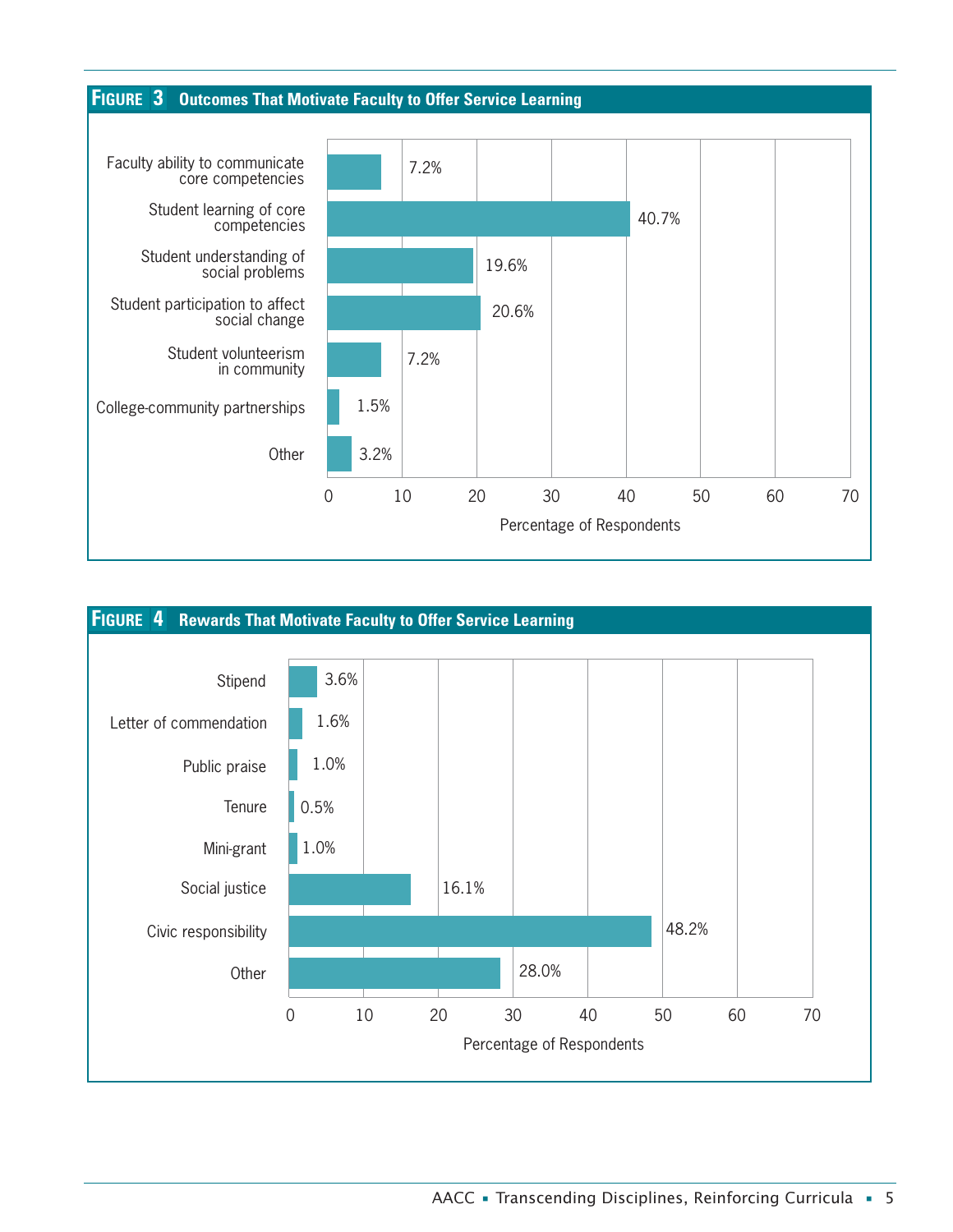Faculty were primarily motivated by a service learning coordinator to include service learning in their courses. This is important for colleges to consider when establishing service learning programs. Even if faculty members have course release time or some form of extra compensation, running a campus-wide service learning program may be a burden to them. Depending on the size of the college and its partnerships, the administration of service learning can require the attention of a full-time coordinator or director. With a coordinator on campus, faculty have an individual on whom they can rely for assistance when integrating service learning into their course work.

The motivation of enhancing students' sense of civic responsibility is one that merits more attention (Gottlieb and Robinson 2002). Training is currently available from various organizations on service learning development, but more resources and training are needed for faculty to learn about integrating civic responsibility into service learning experiences.

The results of this study provide information that is useful in developing service learning programs. The motivations that drive faculty to become involved in service learning directly relate to students' learning of course work and community issues. The rewards faculty seek are those that come from students becoming involved in the social issues of their community and gaining real-life learning experiences. The importance of civic responsibility allows for the presumption that faculty want their students not only to learn their course work, but also to become effective citizens in their communities.

## PROGRAM AND POLICY RECOMMENDATIONS

Community college administrators, instructors, and<br>
coordinators may want to consider the following recommendations for motivating faculty to participate in service learning.

**Expand to more disciplines.** The data showed the largest concentration of faculty coming from liberal arts. A focus should be placed on other instructional disciplines in the college as well. Service learning can work in any instructional discipline. Service learning coordinators could create marketing plans to target other college divisions not involved in service learning, including faculty brown-bag luncheons, presentations at faculty senate or department meetings, one-on-one meetings with faculty and department chairs, and faculty peer mentoring.

**Identify a service learning coordinator.** This study showed the service learning coordinator as the primary person who motivates faculty to include service learning in their course work. The administration of service learning requires training and management of students, faculty, staff, and community partners; thus a dedicated coordinator—whether faculty or staff—is a good investment.

**Offer training in civic responsibility.** Students' civic responsibility was the primary reward motivating faculty to use service learning. Colleges should offer training for faculty, students, and community partners to provide the knowledge and skills necessary to integrate civic engagement with service learning. AACC's *A Practical Guide for Integrating Civic Responsibility into the Curriculum* offers activities and exercises to this end.

**Recruit part-time faculty.** Adjunct instructors are an ideal target group and should not be excluded from instructional training. Part-time faculty may also be involved with community agencies where students can do their service. Recruitment efforts should be designed for both daytime and evening hours—whenever most adjunct faculty members are on campus. Service learning coordinators should meet with department deans to determine which instructors may be good candidates for service learning.

**Recruit male faculty.** Greater numbers of women tend to be involved in service learning than men. Colleges could focus on targeting more men to become involved in service learning to improve gender equity in this area.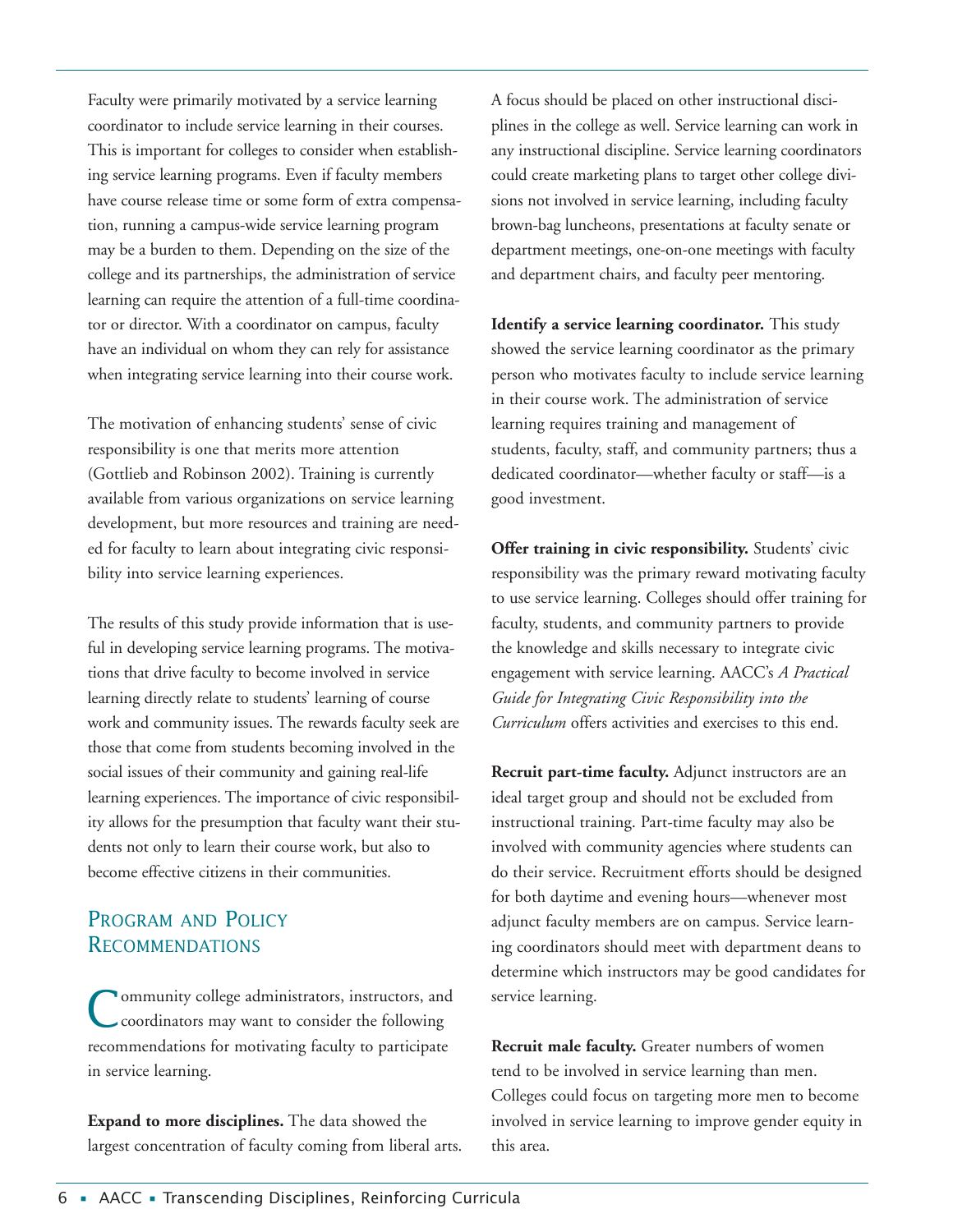## REFLECTIONS OF FACULTY

I umbers do not tell the whole story behind faculty's motivations for participating in service learning. AACC collected the following written reflections from faculty at some of its Horizons grantee colleges.

I have been a long-time advocate of service learning in the classroom and in recent years have found myself moving into teaching more quantitative courses. Perhaps it is a function of how I was taught, but my impressions were that qualitative courses seem to be an easier fit for service learning activities. However, once I changed my focus, I found that integrating service learning into a business statistics course is easily accomplished and changes the way that students view data analysis forever.

We analyzed substandard housing in our county, stratified by 38 zip codes, and presented the

Alarmed by the years-long apparent decline in student engagement and involvement, I elected to undertake a service learning project tied into two topics in a principles of management class the planning function and corporate social responsibility. We collaborated with the Red Cross to train sandbaggers for service in emergency flood situations. I was dubious as to how students would react to the opportunity to get training on filling sandbags, and worked out an extensive Red Cross orientation and video on flood relief operations prior to the physical side of the project. This we tied into a classroom activity developing a disaster preparedness plan for the college.

The results? Enthusiasm, student interest, solid discussions, and active participation on planning report to Habitat for Humanity. We analyzed one year of admittance data for a local children's museum. We developed survey instruments for a local nonprofit clearinghouse and gathered economic data for a food bank. Once again, service learning has proven to be a meaningful, versatile academic tool that transcends disciplines, reinforces curricula, and encourages civic engagement.

Debbie Collins Associate Professor, Business Administration Anne Arundel Community College, Maryland

as a management activity (when does that ever happen?), followed by nearly 100 percent attendance at the sandbag training on a cold winter day when the foundation trench had to be hacked out of frozen ground. The reflection activity that followed was well received. Student feedback was overwhelmingly positive and my faith in the underlying desire of our college students to make a contribution to society was strengthened. And by the way, they understand how important planning is to execution as a manager, and that as a manager they have a responsibility for the well-being of society!

> Robert Lewallen Program Chair/Assistant Professor, Management and Human Resources Iowa Western Community College, Iowa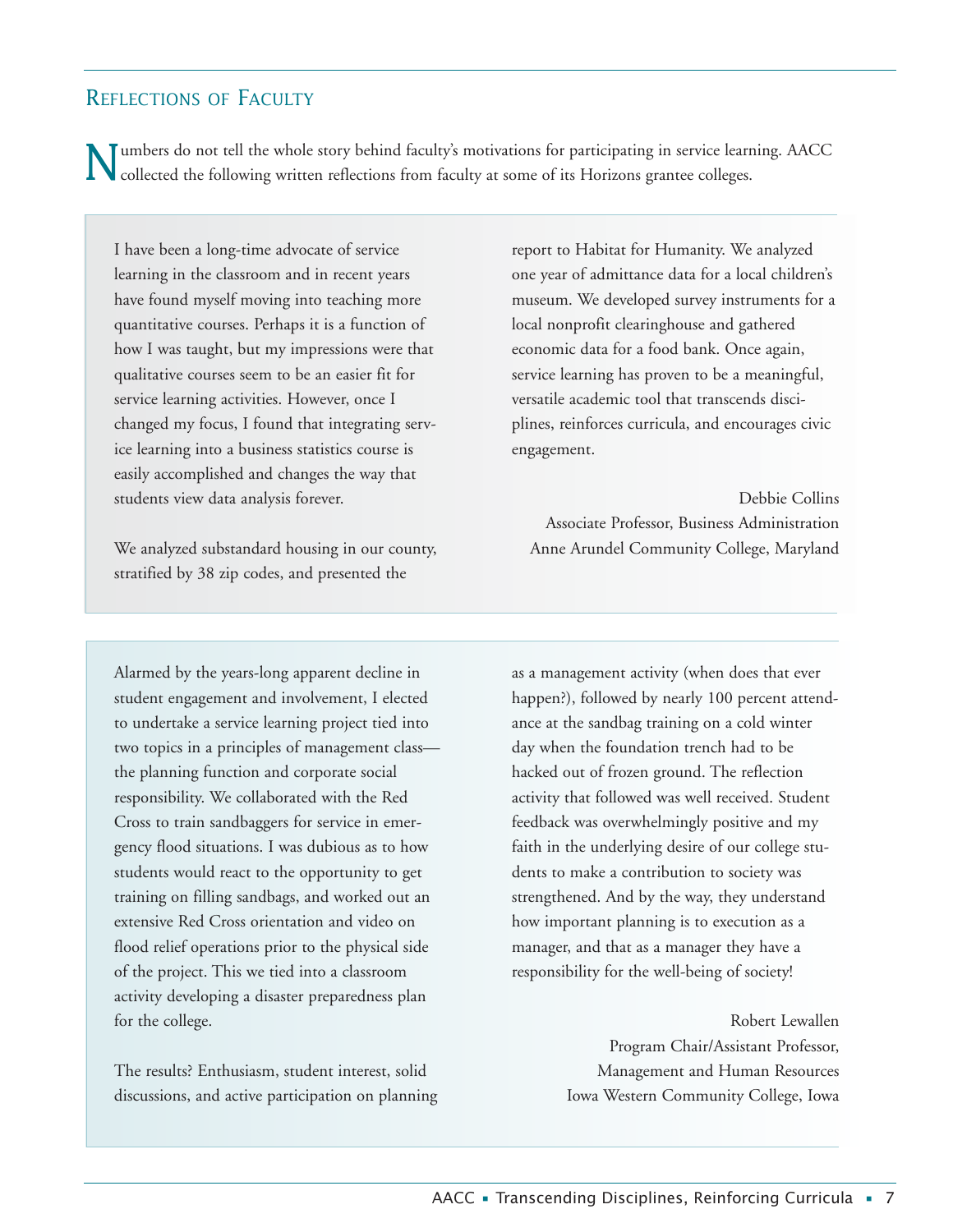Introducing service learning to my classes has given me a boost of adrenaline in instruction that I haven't felt for years. I have 17 years of instruction experience, not including all those years as a graduate student, and I was becoming frustrated with what I call "being the idea man" for students, struggling to get them to think outside of their own small space in time. Service learning takes the focus off the student and his or her limited experience and puts it on the service, on "other than myself," which I believe is the best way to grow.

medium-security prison] has broadened my own scope of civic responsibility; my generosity with other socially conscious groups has grown, and it has awarded me an appreciation for individuals working in the corrections system. Becoming part of a network of people working to the good humane society staff, corrections officers, inmates, college students, elementary students, and staff is the best lesson I've ever learned, and the best I've ever had the chance to teach.

> Cindy Yeager Instructor, Ethics Hocking College, Ohio

[Working with a dog-rescue program in a

Service learning has allowed me to go the next step with my students and involve them in the community college's "community" while giving me the opportunity to expose the students to a new form of relevance. If my students are engaged, then I am more excited about the learning that takes place in and out of my classroom and laboratory. Before I became involved with service learning, I felt that I needed something new to energize me and my classroom

experience. Service learning has done that and much more. It opened up the classroom to the community, allowed me to be a more involved citizen, and gave me the opportunity to spread the word nationally about service learning and civic responsibility.

Richard Faircloth Professor, Biology Anne Arundel Community College, Maryland

I'd love to share how profound this experience has been for me, my students, and the writers at Passion Works [where creative-writing students write poetry collaboratively with adults with developmental disabilities]. One of the unexpected joys of this course is that anything can happen and it's all real life. Students go into this thinking it's just about writing poems—which it is—but

the best poems are grounded in life as well as language and that's the bigger lesson here (one I can't really teach in a classroom).

> Deni Nafziger Instructor, Creative Writing Hocking College, Ohio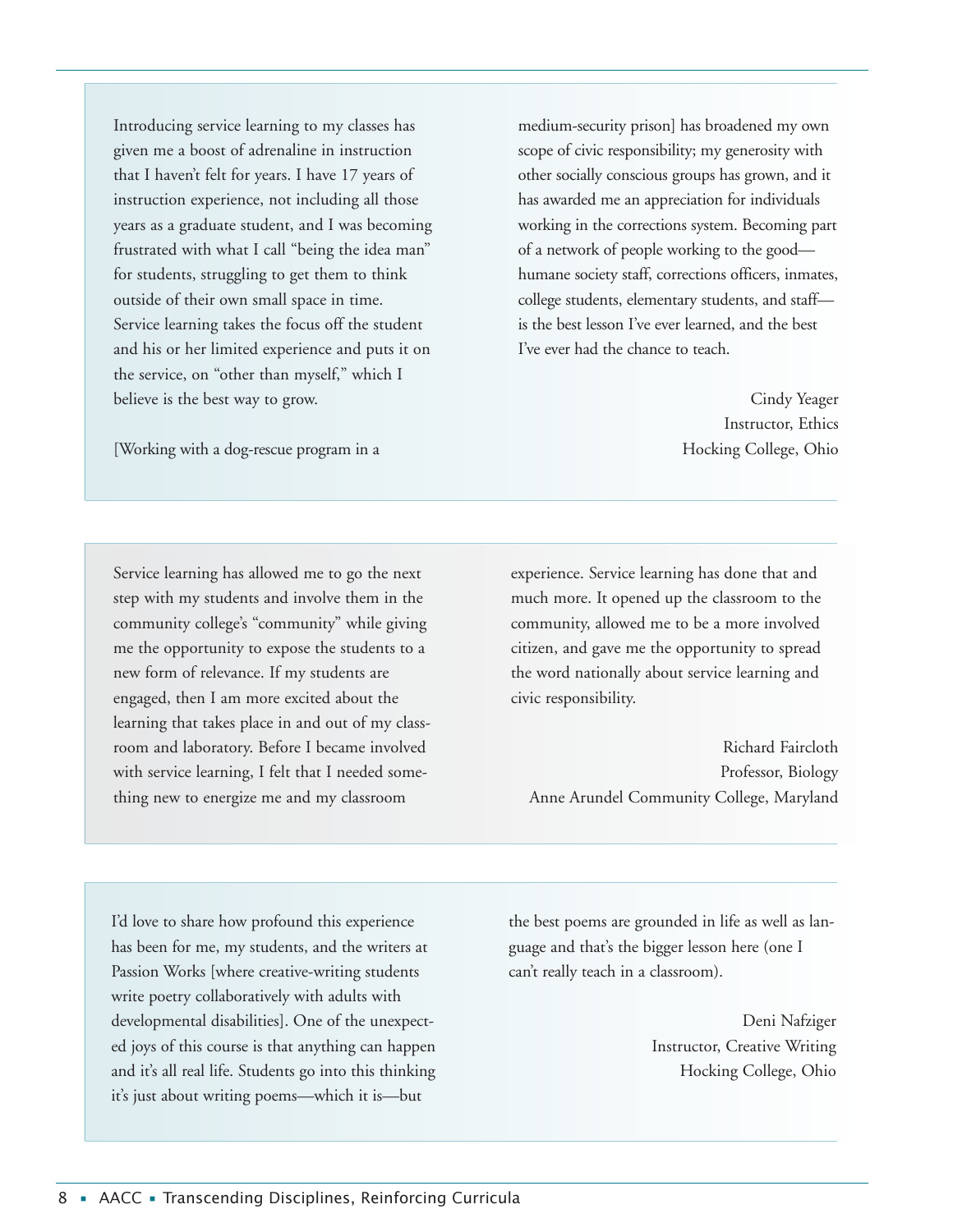Service learning drives the vigor and passion informing my classes, be they composition or literature, and now my leadership as department head of English. I am also optimistic that the journey remains unfinished and fantastic, with breathtaking vistas and epiphanies along the way. Not only has service learning instructed me how to facilitate teaching, it has also shown me how to be a teacher and student. To my students, service learning has provided insights into being a teacher, learner, and engaged citizen in a democracy.

When I employed service learning in freshman English for the first time, I observed improved

attendance, enthusiasm, focus, interpersonal skills, and analysis. I felt more like a participant in a community of teachers and learners than an instructor . . . Though now in the penultimate years of my profession, my greatest passion remains the desire to help my colleagues and students extract from every moment and experience the interconnectivity among experience, knowledge, learning, community, civic engagement, and democracy.

Floyd Ogburn Associate Professor/Department Head, English St. Augustine's College, North Carolina (previously at University College, Ohio)

#### **REFERENCES**

Austin, Ann E., and Zelda F. Gamson. 1983. *Academic Workplace: New Demands, Heightened Tensions*. ASHE-ERIC Higher Education Report No. 10. Washington, DC: Association for the Study of Higher Education.

Bringle, Robert G., and Julie A. Hatcher. 2000. Institutionalization of Service Learning in Higher Education. *Journal of Higher Education* 71(3): 273-290.

Driscoll, Amy. 2000. Studying Faculty and Service-Learning: Directions for Inquiry and Development. *Michigan Journal of Community Service Learning* 2000: 35-41.

Eyler, Janet, and Dwight E. Giles, Jr. 1999. *Where's the Learning in Service-Learning?* San Francisco: Jossey-Bass.

Giles, Dwight E., Jr., and Janet Eyler. 1994. The Impact of a College Community Service-Learning Laboratory on Students' Personal, Social, and Cognitive Outcomes. *Journal of Adolescence* 17: 327-339.

Gottlieb, Karla, and Gail Robinson, eds. 2002. *A Practical Guide for Integrating Civic Responsibility into the Curriculum*. Washington, DC: Community College Press.

Hammond, Chris. 1994. Integrating Service and Academic Study: Faculty Motivation and Satisfaction in Michigan Higher Education. *Michigan Journal of Community Service Learning* 1(1): 21-28.

Osborne, Randall E., Sharon Hammerich, and Chanin Hensley. 1998. Student Effects of Service-Learning: Tracking Change Across a Semester. *Michigan Journal of Community Service Learning* 5: 5-13.

Prentice, Mary, Gail Robinson, and Sara McPhee. 2003. *Service Learning in Community Colleges: 2003 National Survey Results*. Washington, DC: American Association of Community Colleges.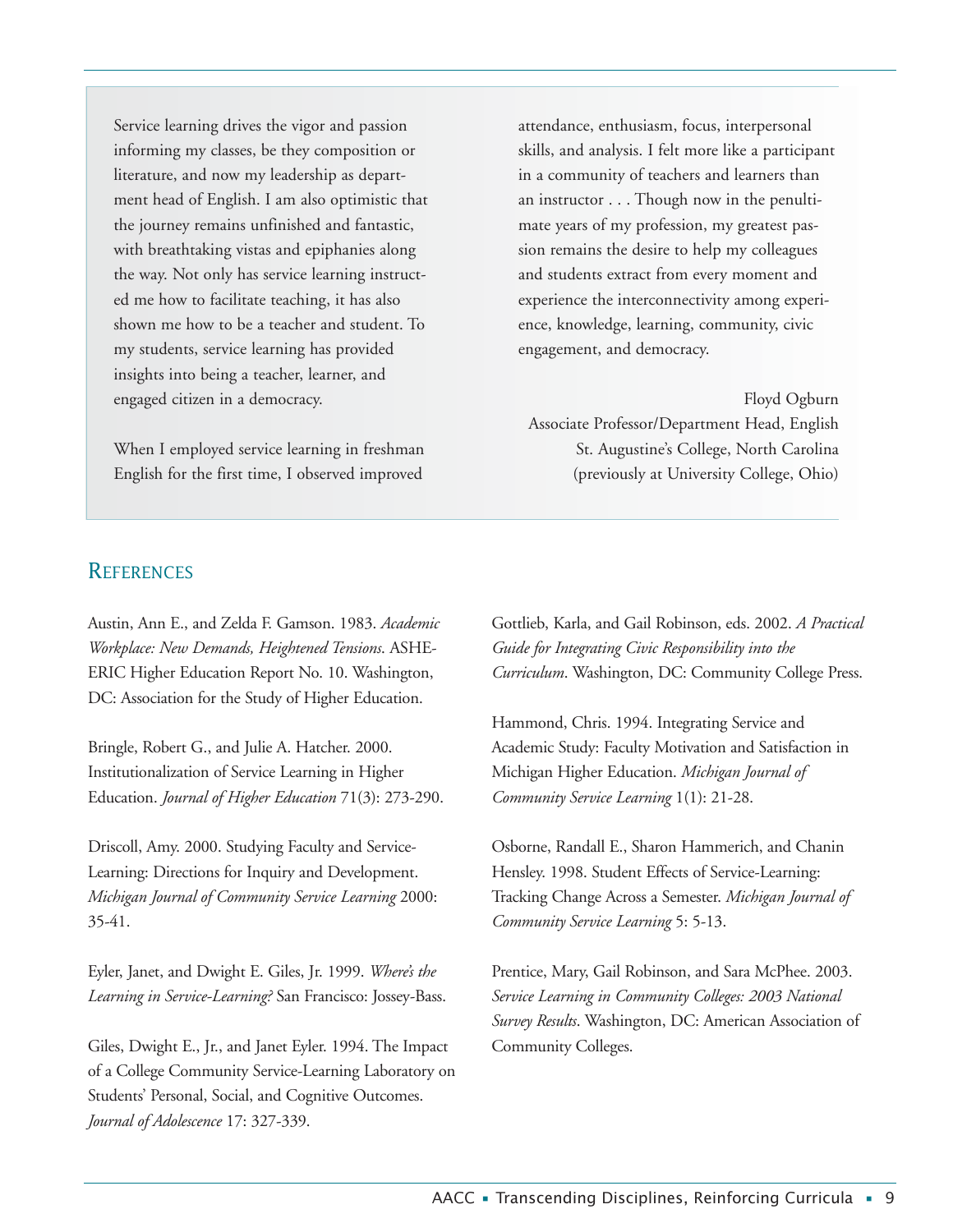## **BIBLIOGRAPHY**

Astin, Alexander W., Lori J. Vogelgesang, Elaine K. Ikeda, and Jennifer A. Yee. 2000. *How Service Learning Affects Students.* Los Angeles: UCLA Higher Education Research Institute.

Barber, Benjamin R., and Richard M. Battistoni. 1993. *Education for Democracy*. Dubuque, IA: Kendall/Hunt Publishing Company.

Battistoni, Richard M. 2002. *Civic Engagement Across the Curriculum: A Resource Book for Service-Learning Faculty in All Disciplines*. Providence, RI: Campus Compact.

Chuppa-Cornell, Kim, and Chris Schnick, eds. 1998. *Small Miracles: Service Learning Essays, 1997-1998*. Chandler, AZ: Chandler-Gilbert Community College.

Driscoll, Amy, Sherril Gelmon, Barbara Holland, Seanna Kerrigan, M. J. Longley, and Amy Spring. 1997. *Assessing the Impact of Service Learning: A Workbook of Strategies and Methods*. Portland, OR: Portland State University.

Exley, Robert J. 1998. *Service Learning and Curricular Integration*. Washington, DC: American Association of Community Colleges.

Exley, Robert J., and David Johnson, eds. 1998. *Teachers of Life—Learners for Life: Faculty Stories in Service Learning from Miami-Dade Community College*. Miami: Miami-Dade Community College.

Eyler, Janet, Dwight E. Giles, Jr., and Angela Schmiede. 1996. *A Practitioner's Guide to Reflection in Service-Learning: Student Voices and Reflections*. Nashville: Vanderbilt University.

Furco, Andrew. In press. *Institutionalizing Service-Learning in Higher Education*. Bolton, MA: Anker Publishing.

Furco, Andrew, and Shelley H. Billig, eds. 2002. *Service-Learning: The Essence of the Pedagogy*. Greenwich, CT: Information Age Publishing.

Garcia, Rudy. 2003. Civic Engagement: A Pathway to Service and Learning. *Community College Journal* 74(3): 14-16.

Gelmon, Sherril B., Barbara A. Holland, Amy Driscoll, Amy Spring, and Seanna Kerrigan. 2001. *Assessing Service-Learning and Civic Engagement: Principles and Techniques*. Providence, RI: Campus Compact.

Gilson, Joan, and Nan Ottenritter. 1999. *The Service Learning Journal: Writing to Learn*. Washington, DC: American Association of Community Colleges.

Hatcher, Julie, ed. 1998. *Service Learning Tip Sheets: A Faculty Resource Guide*. Indianapolis: Indiana Campus Compact.

Howard, Jeffrey, ed. 2001. *Service-Learning Course Design Workbook*. Ann Arbor: University of Michigan OSCL Press.

Jacoby, Barbara, and Associates. 1996. *Service-Learning in Higher Education: Concepts and Practices*. San Francisco: Jossey-Bass.

Kretzmann, John P., and John L. McKnight. 1993. *Building Communities from the Inside Out: A Path Toward Finding and Mobilizing a Community's Assets.* Chicago: ACTA Publications.

Mesa Community College. 2003. *Reflections of Engagement*. Mesa, AZ: Mesa Community College Center for Service-Learning.

Parsons, Michael H., and C. David Lisman, eds. 1996. Promoting Community Renewal Through Civic Literacy and Service Learning. *New Directions for Community Colleges*, no. 93. San Francisco: Jossey-Bass.

Pickeral, Terry, and Karen Peters, eds. 1996. *From the Margin to the Mainstream: The Faculty Role in Advancing Service-Learning on Community Colleges*. Mesa, AZ: Campus Compact National Center for Community Colleges.

Prentice, Mary. 2002. *Institutionalizing Service Learning in Community Colleges*. Washington, DC: American Association of Community Colleges.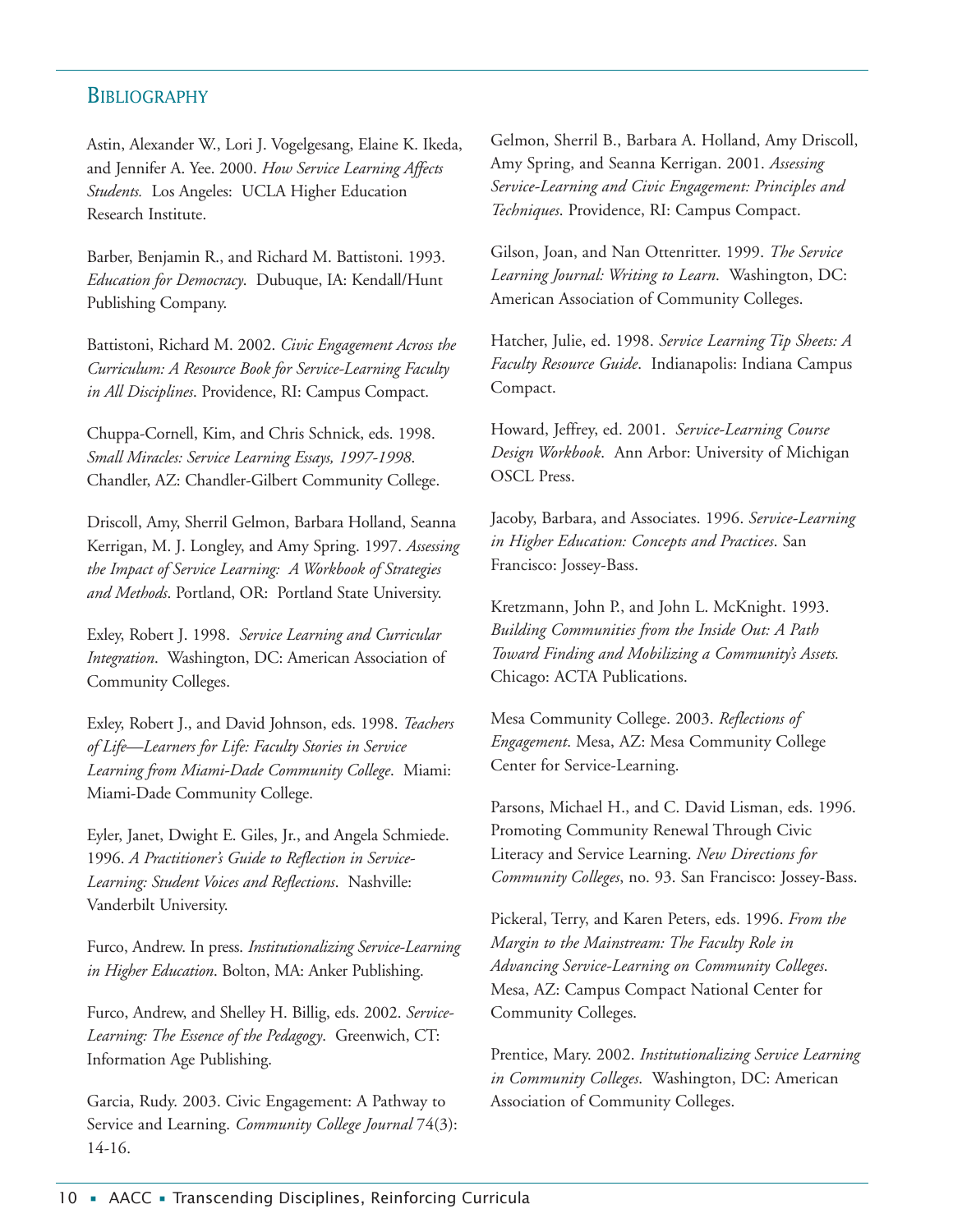Prentice, Mary, Robert Exley, and Gail Robinson. 2003. *Sustaining Service Learning: The Role of Chief Academic Officers*. Washington, DC: American Association of Community Colleges.

Robinson, Gail. 1999. Stepping Into Our Destiny: Service Learning in Community Colleges. *Community College Journal* 70(3): 8-12.

———. 2000. *Creating Sustainable Service Learning Programs: Lessons Learned from the Horizons Project, 1997-2000*. Washington, DC: American Association of Community Colleges.

———. 2004. *Community Colleges Broadening Horizons through Service Learning, 2003-2006*. Washington, DC: American Association of Community Colleges.

Robinson, Gail, and Lynn Barnett. 1998. *Best Practices in Service Learning: Building a National Community College Network, 1994-1997*. Washington, DC: American Association of Community Colleges.

Silcox, Harry C. 1993. *A How to Guide to Reflection: Adding Cognitive Learning to Community Service Programs*. Philadelphia: Brighton Press.

Zlotkowski, Edward, ed. 1997-2000. *AAHE's Series on Service-Learning in the Disciplines*. Washington, DC: American Association for Higher Education.

## SURVEY PARTICIPANTS

Two hundred faculty from the following colleges participated in the faculty motivations study.

Anne Arundel Community College Arnold, MD

Bellevue Community College Bellevue, WA

Brevard Community College Cocoa, FL

Community College of Aurora Aurora, CO

Dona Ana Branch Community College Las Cruces, NM

Gadsden State Community College Gadsden, AL

GateWay Community College Phoenix, AZ

Glendale Community College Glendale, CA

Hillsborough Community College Tampa, FL

Hocking College Nelsonville, OH

Johnson County Community College Overland Park, KS

Kapi`olani Community College Honolulu, HI

Kirtland Community College Roscommon, MI

Mesa Community College Mesa, AZ

Miami Dade College Miami, FL

Oakton Community College Des Plaines, IL

Santa Fe Community College Santa Fe, NM

Sinclair Community College Dayton, OH

Southern Maine Community College South Portland, ME

Southwestern College Chula Vista, CA